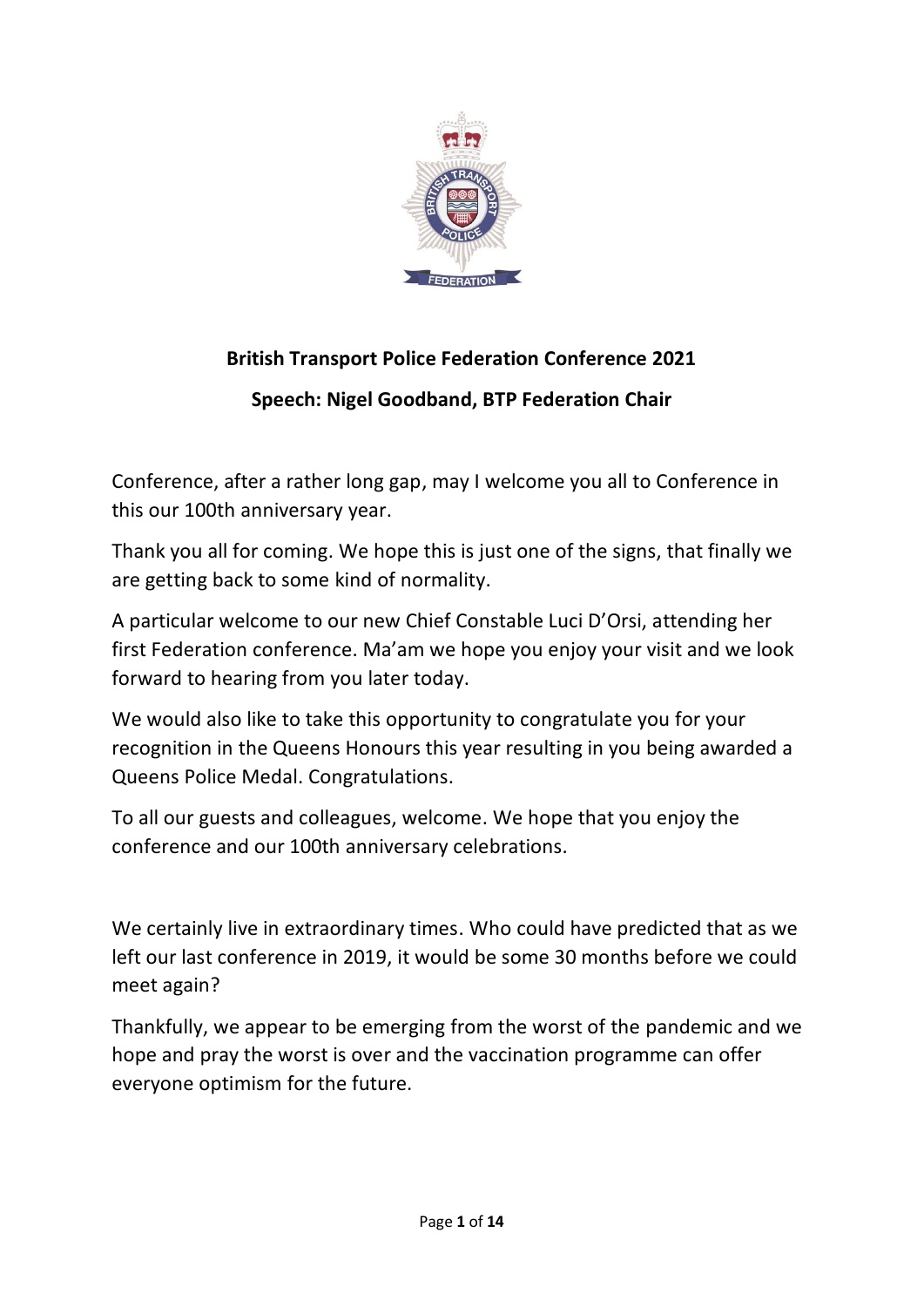It would be very remiss of me not to take this opportunity to mention the officers and staff of the British Transport Police. Throughout the pandemic, they have:

- continued to report for work,
- continued to keep people safe and
- continued to help the vulnerable and those in need.

It was essential that vital services were kept open and the country was kept moving and without the dedication of BTP officers, this would not have been possible. Thank you.

These same officers continued to work and deal with the public and keep their communities safe, despite being unvaccinated. They worked despite knowing that they could personally contract the virus, but also in the fear that they could take it back home to their loved ones. For that we owe them a massive debt of gratitude.

I would also like to thank our colleagues in the Special Constabulary. 302 officers who clocked up over 100,000 hours of service in 2020, unpaid and often un-thanked.

They stood shoulder to shoulder with regular officers and delivered outstanding service to the public in such difficult circumstances.

Thank you to each and every one of them – we are proud to represent you all.

# **FORWARD**

The theme for this year's conference is FORWARD. We want to look to the future.

The pandemic has been a life changing event, so perhaps it is appropriate to use this time to take a good hard look at ourselves as individuals, as a Force and as a Federation.

Let's see what we can improve upon and what we can do to deliver a better service.

BUT in order to go forward, we do need to look back a little first.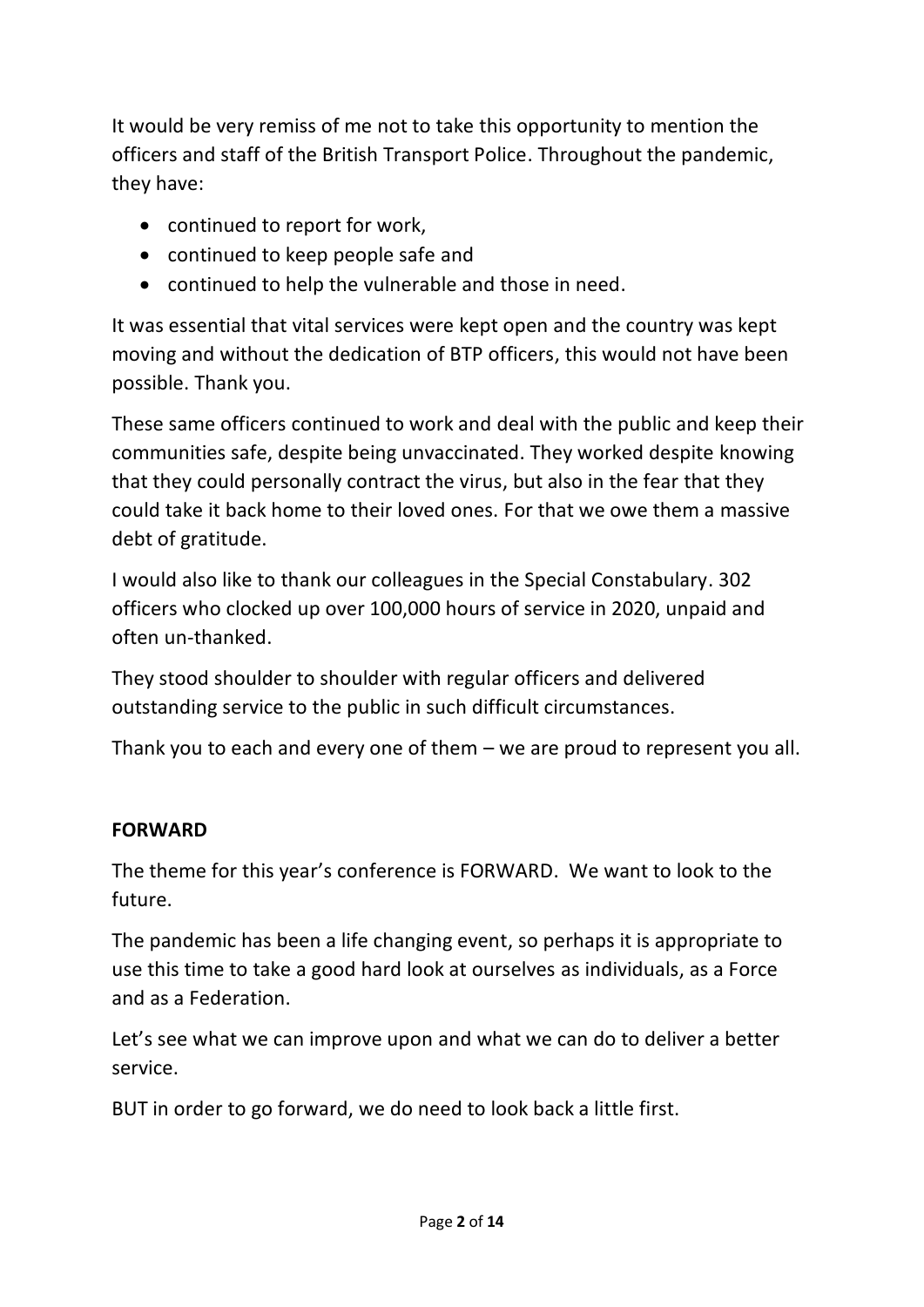# **COVID-19, THE PANDEMIC, CORONAVIRUS**

Call it what you will - it has been the single biggest event in the lives of every person in the UK and across the globe. How often did we hear the word unprecedented?

In what was a fast-moving situation, it is not surprising that government policy had to change over the course of the pandemic, sometimes on a weekly basis.

As we learned more about COVID, policy and legislation changed. The public did get confused. It's not surprising.

Some policies seemed contradictory with the need to balance controlling the spread of the virus, the economy and basic freedoms. This was understandable, especially to those of us who regularly have to deal with dynamic and changing situations.

Nonetheless, what the government seemed to forget or chose to ignore, was that there was no clear direction given to those tasked with enforcing this surge of "guidance" "rules" or "legislation". Policing was left to flounder and to try and make the best of a bad job.

That is just not good enough!

Minister after Minister went on TV spouting different interpretations of the rules. It is a testament to the common sense and professionalism of police officers that we did not create an unbridgeable gulf with the public.

Looking forward, we would ask the National Police Chief's Council to work with government to make plans to ensure that this does not occur again. They must press the government to do better.

Police officers tasked with enforcing this kind of instant regulations must be given clear guidance. Perhaps most importantly, they must be given the support of politicians.

To be fair, the NPCC did speak up for the troops, but politicians were all too often silent or quick to blame officers for trying to implement their rules.

The position of the BTP was further complicated by devolved powers. There were different rules in different parts of the UK as a result of devolution. This created another layer of confusion.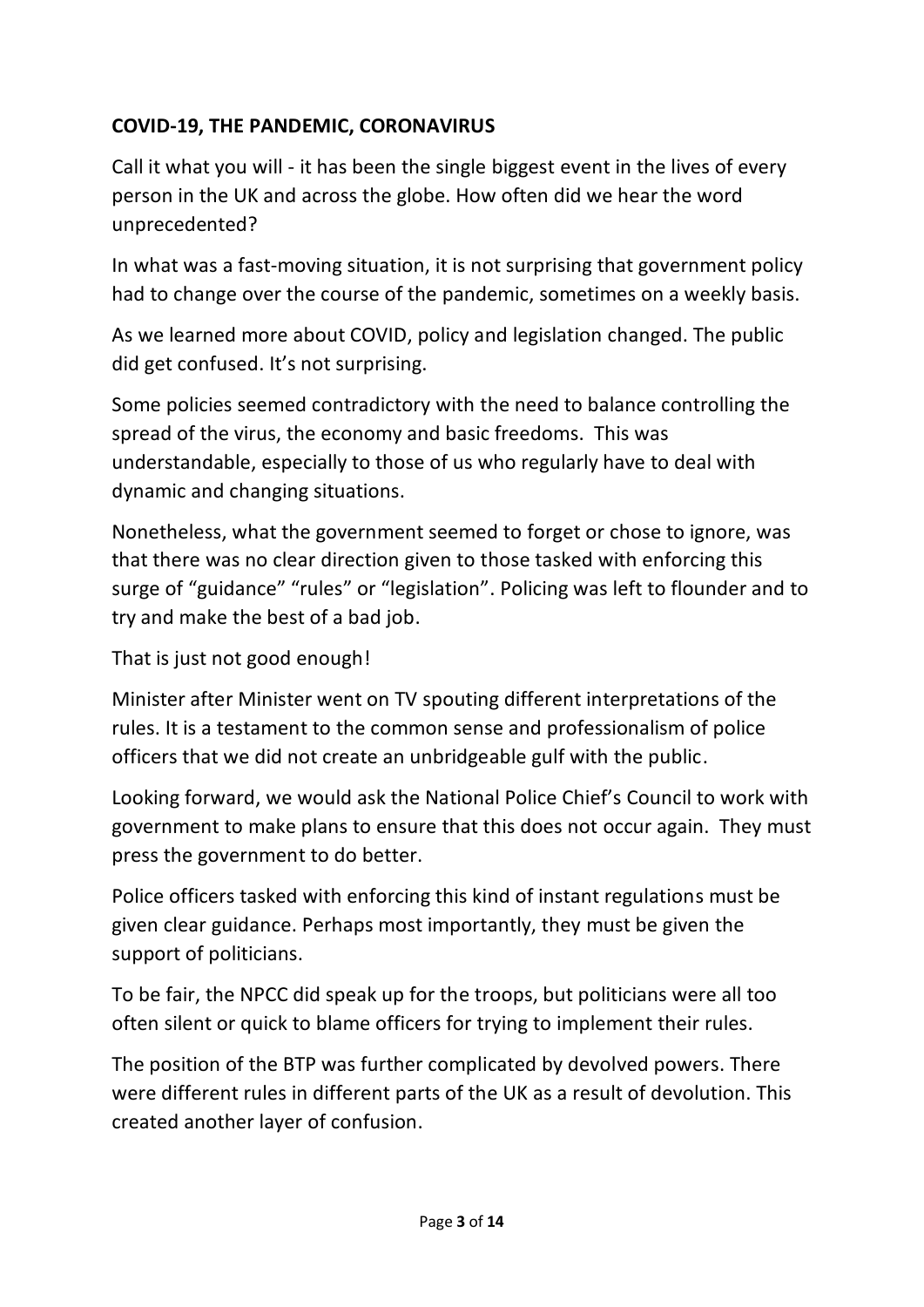Surely in a national crisis, there should be a co-ordinated response and not political point scoring between the UK government and the devolved parliaments?

I also cannot remain uncritical of the British media who at times seemed intent on questioning and undermining every decision and adding to the confusion.

I don't seek to censor the press or politicians, but in a time of national emergency, then going forward, it is vital the government and the media make public safety their priority.

Our officers did exactly that.

## **Vaccination**

The debate about who should be vaccinated first is largely over now, but some bitterness remains.

Police officers were at the frontline of trying to control the pandemic; expected to turn up for work every day; interacting with the public not just in normal situations but implementing the disarray of COVID regulations.

The government properly chose to protect the elderly and the vulnerable first. Absolutely right, no question.

However, when the more general roll-out began, we were told that age was more relevant than job. We were told that to try and identify people by job type would just slow down the vaccination programme.

Clearly the government are unaware of warrant cards. The admin assistant working in a GP's surgery got their vaccine almost immediately.

The frontline officers who were spat at had to wait!

The refusal to prioritise all police officers, and the fact that BTP officers in particular were largely excluded from access to unused jabs, was very demoralising for our officers and the impact of that cannot be overstated.

So, the next time you hear a politician spouting about how wonderful the police are, just remember actions speak louder than words.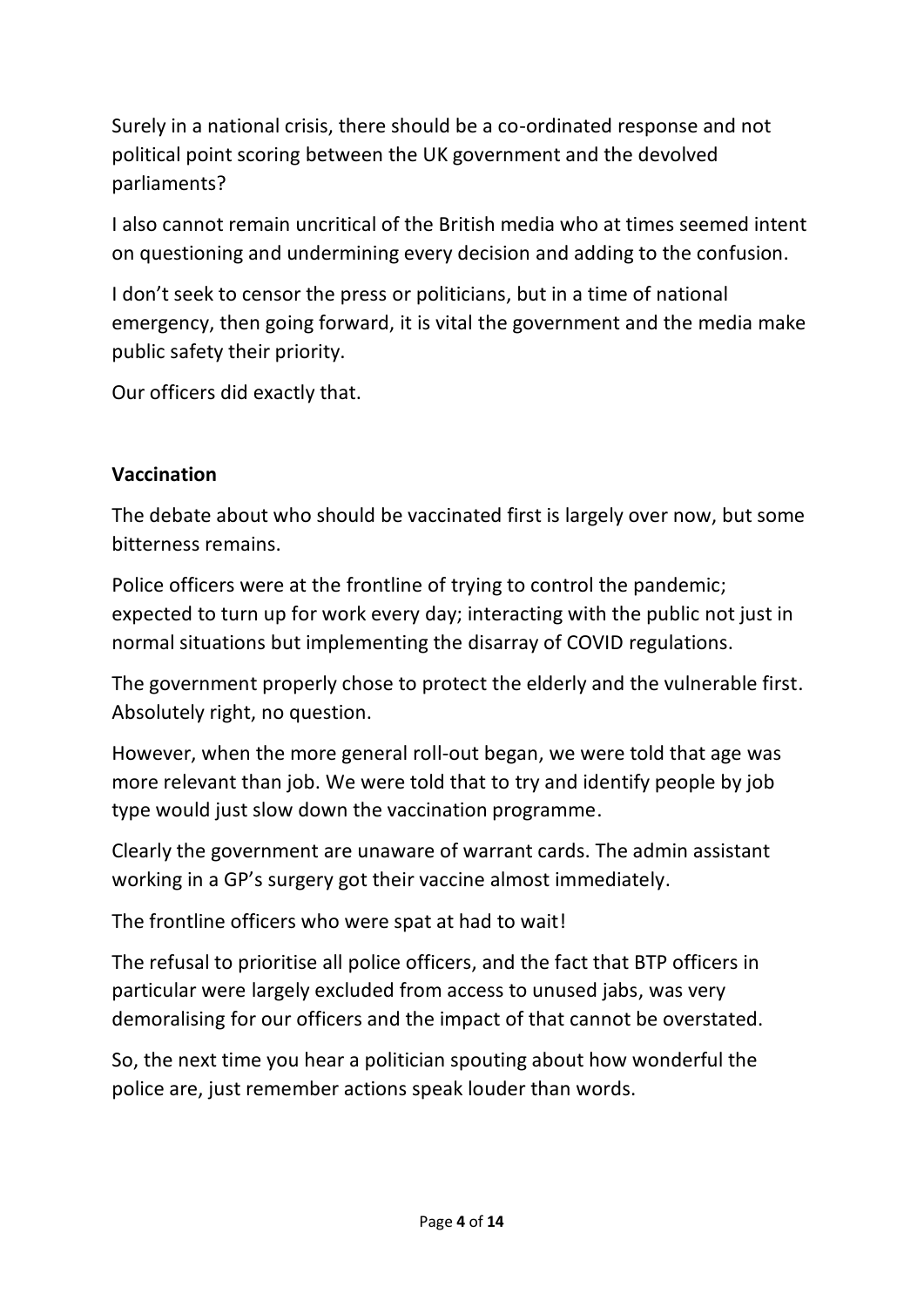# **Pay**

Talk about another kick in the teeth! What about pay?

We join the Police Federation of England and Wales in condemning the pay freeze for police officers. The BTP Federation echoes their sentiment that "the government have shown disdain and disrespect for police officers; made all the more galling after their personal efforts and sacrifices during the pandemic"

"As police officers, we do not have the same employment rights; we have restrictions placed upon us unlike the vast majority of other public sector workers.

Rather than recognise this, the Government has taken advantage of it. This is the contempt with which our colleagues are treated by a Government who claims to 'have our backs'.

The BTP Federation backs the PFEW in its decision to withdraw its support and engagement from the Police Remuneration Review Body, labelling the current police officer pay mechanism as 'not fit for purpose'

Whether it is vaccinations or a pay rise - "Police officers have given everything. Yet again, the Government has given us nothing."

# **Safety**

What do we understand by safety?

The dictionary definition of security is 'freedom from danger and the measures taken to guard against crime or attack'.

The right to feel safe is important to us all, both the public and its servants including police officers.

# **SAFETY MATTERS!**

# **Officer Safety**

Let's talk about officer safety. Assaults on officers are increasing! More than two BTP officers are assaulted every day. This is a disgrace.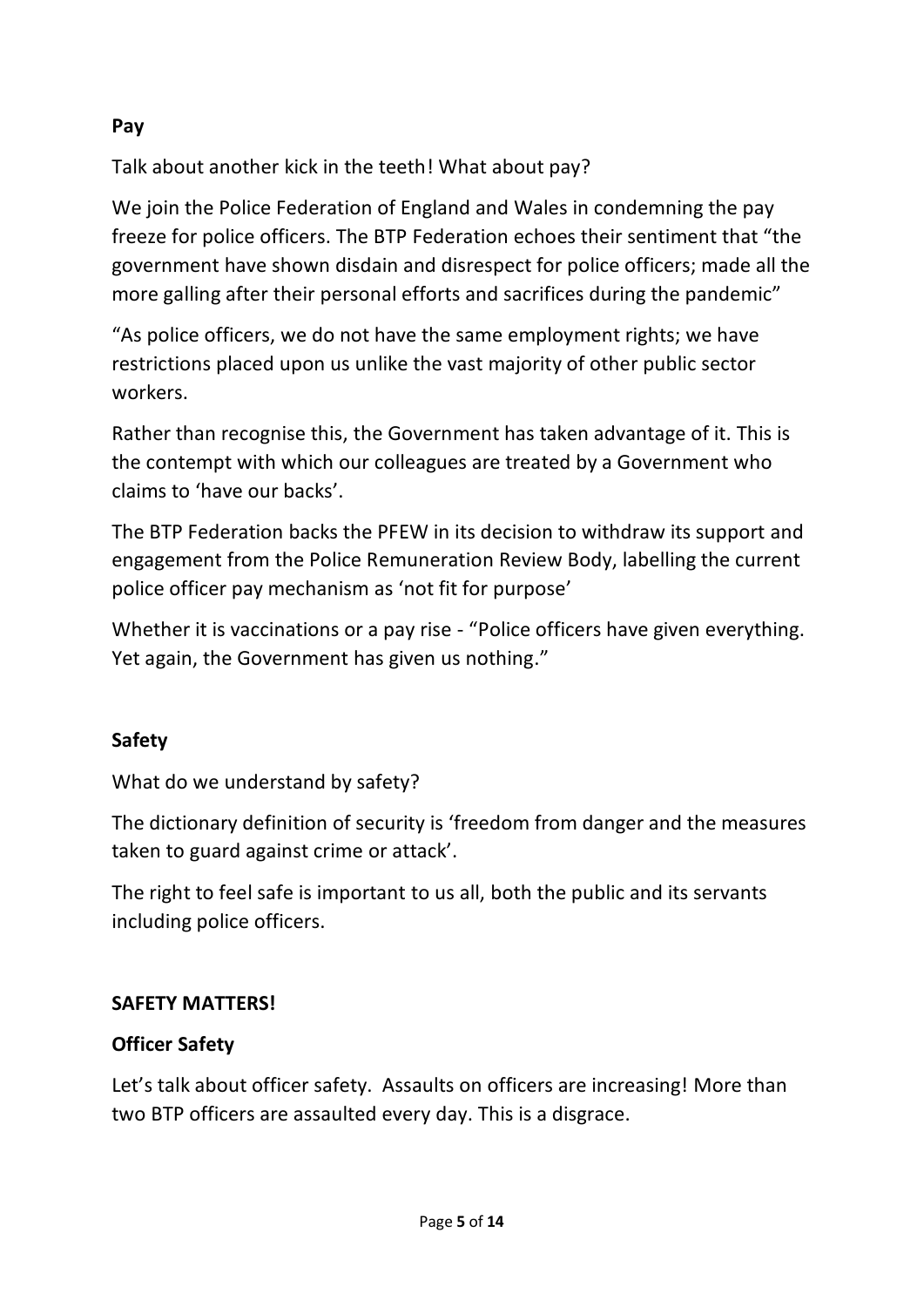The "Protect the Protectors" campaign finally led in 2018 to much-needed legislation, with increased sentences for assaults on emergency service workers. We sponsored and supported that campaign, BUT we have serious concerns that the courts are NOT using those powers.

Violent assaults on police officers are increasing. There is simply no deterrent to those in society who feel they can spit, punch and kick police officers with impunity. Offenders are walking away with no more than a "slap on the wrist."

The courts are just not protecting our officers, and this must change.

It is not an occupational hazard or part of the job. Officers deserve to be able to go about their duty, keeping the public safe, without being the victim of an assault. Because, yes, police officers are victims too. They are there to enforce the law and protect the rest of society, they are not there to be used as punch bags.

We are doing our job, the legislation is there.

Now it's time for the CPS and the courts to do their job! At the moment, they are the weakest link!

The courts are there to protect police officers as well as members of the public and they need to send out a strong message that assaulting a police officer or any emergency service worker is simply NOT acceptable in society.

It's not too much to ask for, is it?

#### **Taser**

We have continually said that Taser is a vital tool in keeping both the public and officers safe. We strongly believe that an increase in the deployment of Taser will reduce assaults. It is disappointing to see others trying to discredit this tool, using data that does not show the full picture.

We welcome the new Chief's views on Taser and her stance in challenging some of the misinformation being shared about it. We welcome her enabling BTP officers who wish to carry Taser to be trained.

We also welcome her initiative in being the first force in the UK to include Specials in Taser training. This fair and justifiable decision is only because of the representation we provide to BTP's Specials. Special Constables provide a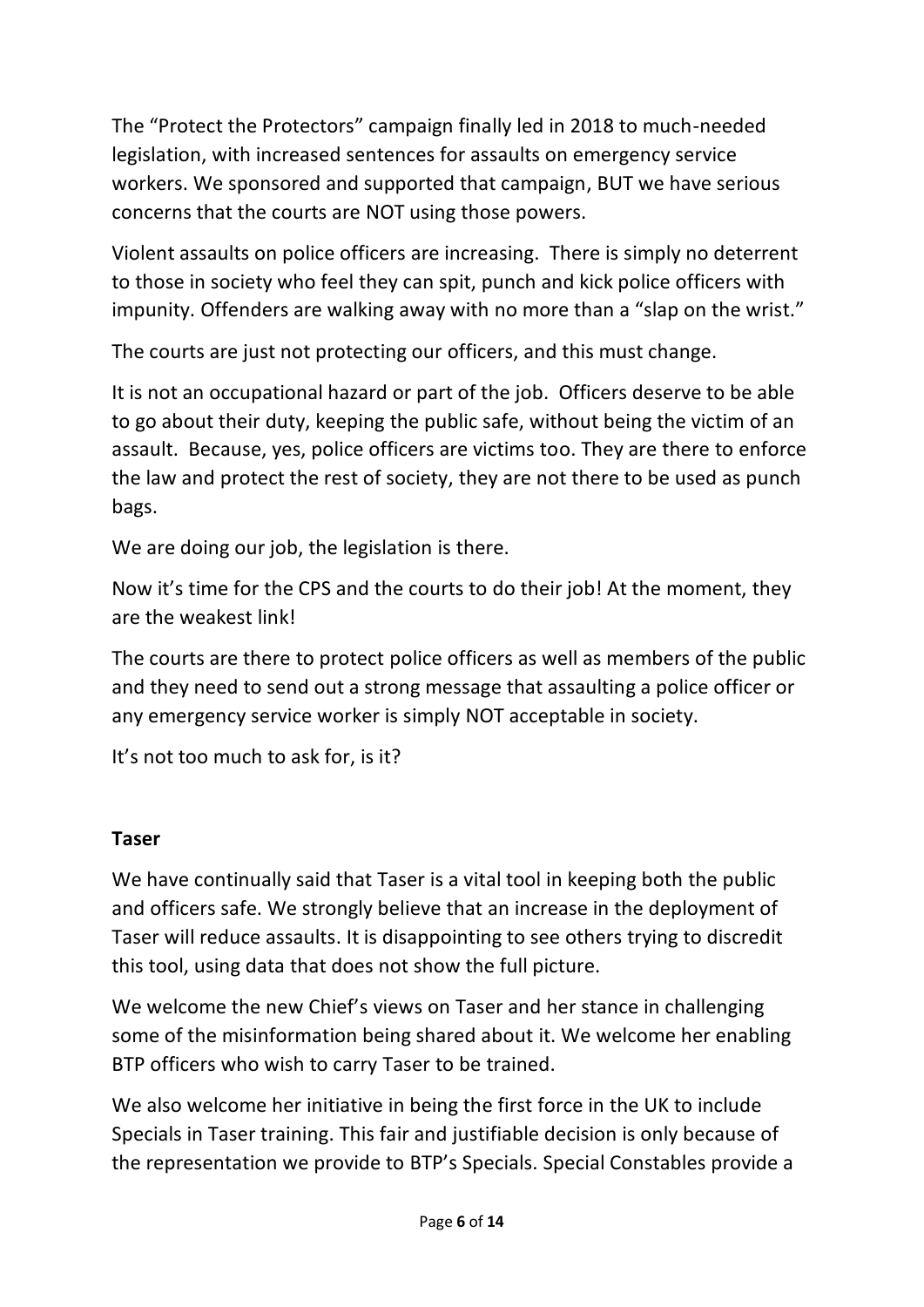crucial service on the frontline, facing the same challenges and dangers as their regular colleagues. Since January of this year, they have been afforded the same protections as their regular colleagues. This is no less than they deserve and we are proud to be the first Federation in England and Wales to represent Special Constables.

# **Police Covenant**

The Home Office are currently considering a Police Covenant to look at important issues like physical protection, health, wellbeing and support for officers and their families. Police officers deserve the best equipment, the best protective kit and the best possible welfare support.

BTP Federation made a submission during the consultation period. We are pleased that the government acknowledges the increase in assaults on police and that they need to look at prosecutions and sentences to provide a real deterrent.

We eagerly await the government's proposals to confirm how they will ensure officer safety is a priority.

You put yourselves in danger to protect others in society.

Your safety matters

# **Welfare**

At past conferences, I have stood before you and rightly demanded more from the Chief and the Authority. Today I want to appeal for support so that we can all do more for our officers. In particular, members who are assaulted on duty and those who experience the impact of responding to traumatic incidents.

When an officer is assaulted the physical signs are obvious BUT the damage to mental health is often unseen. The long-term effects of an assault at work can go way beyond when the physical scars have mended. Mental scars can last for years.

PTSD is an insidious growing sore on policing. Our officers, not only face the threat of being assaulted, but they are repeatedly exposed to traumatic incidents, such as deaths on the railway. Ensuring officers obtain the right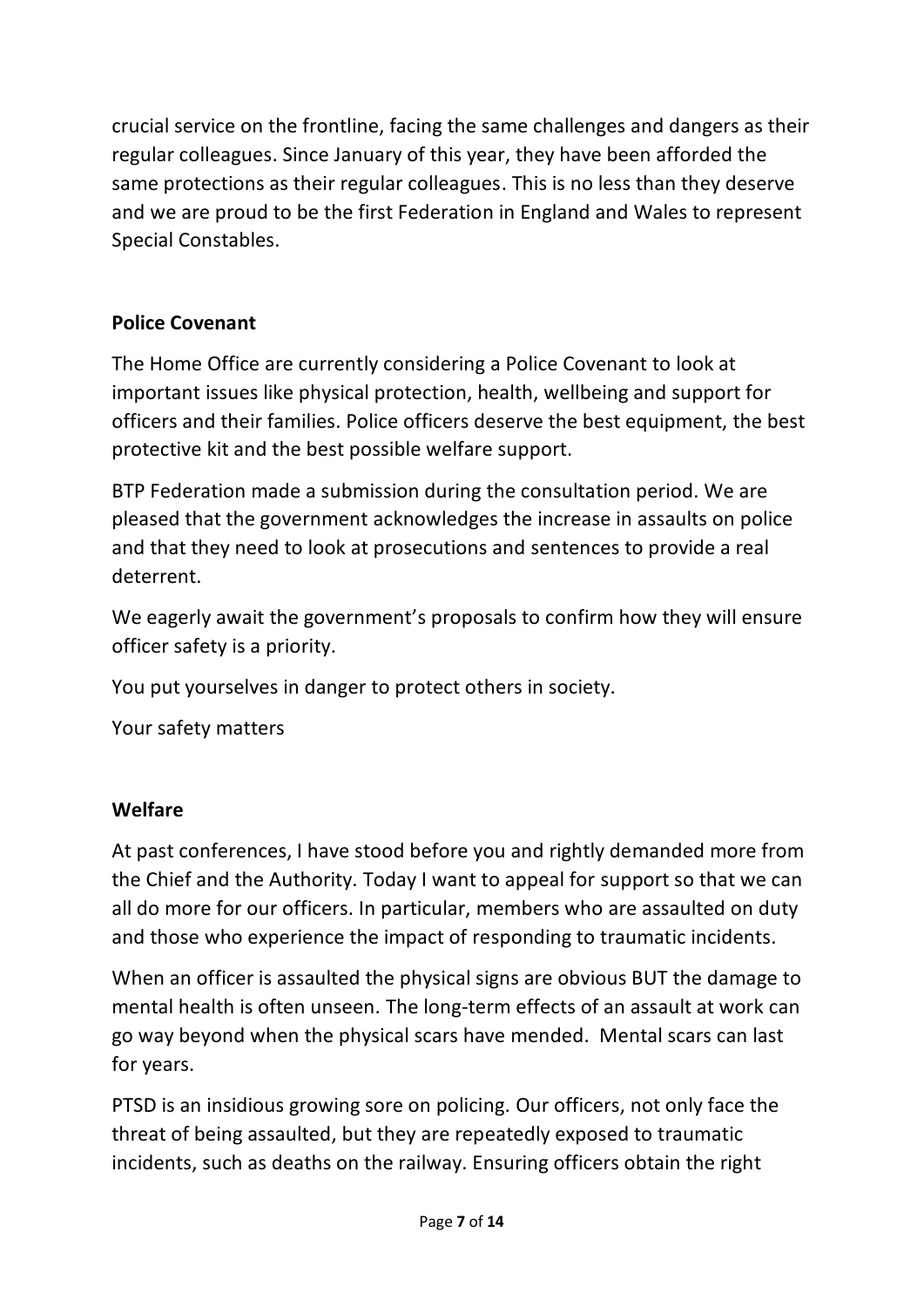support and advice at the earliest opportunity is the best way to minimise long term effects.

It is vitally important that the officer feels supported - so we would like to introduce a Federation Gold Standard, for those officers who have been repeatedly exposed to trauma, who are living with PTSD and those who have been assaulted.

What does that mean? We need to improve communication between the Force and the Federation. It is essential that the Federation is notified of an officer assault as soon as possible, so that we can put essential support in place for that officer. We welcome the renewal of the officer assault pledge, but believe we need to go much further.

We believe it is vital that the Federation makes and maintains contact with officers experiencing physical injuries and mental health challenges so they can receive support and reassurance.

We want to look at ways to assist officers in getting fit and well, both physically and mentally.

To achieve that Gold Standard, we have some great starting ideas, but we would like to hear from you.

Tell us what you need – within reason!

To move forward, we would like to invite the Chief and the Authority to join us in delivering that Gold Standard. Together we can support officers and show them that we do care and help them overcome the trauma of an assault.

# **Recuperation**

We must improve recuperation for our officers. We are very fortunate that officers can attend Harrogate, Goring and Auchterarder, where they can receive excellent treatment including physiotherapy and counselling. Remember though it is our members that contribute to the running costs of these centres.

However, these rehabilitation facilities do not offer treatments such as surgery, MRI or CT scans, often vital to the quick diagnosis and treatment of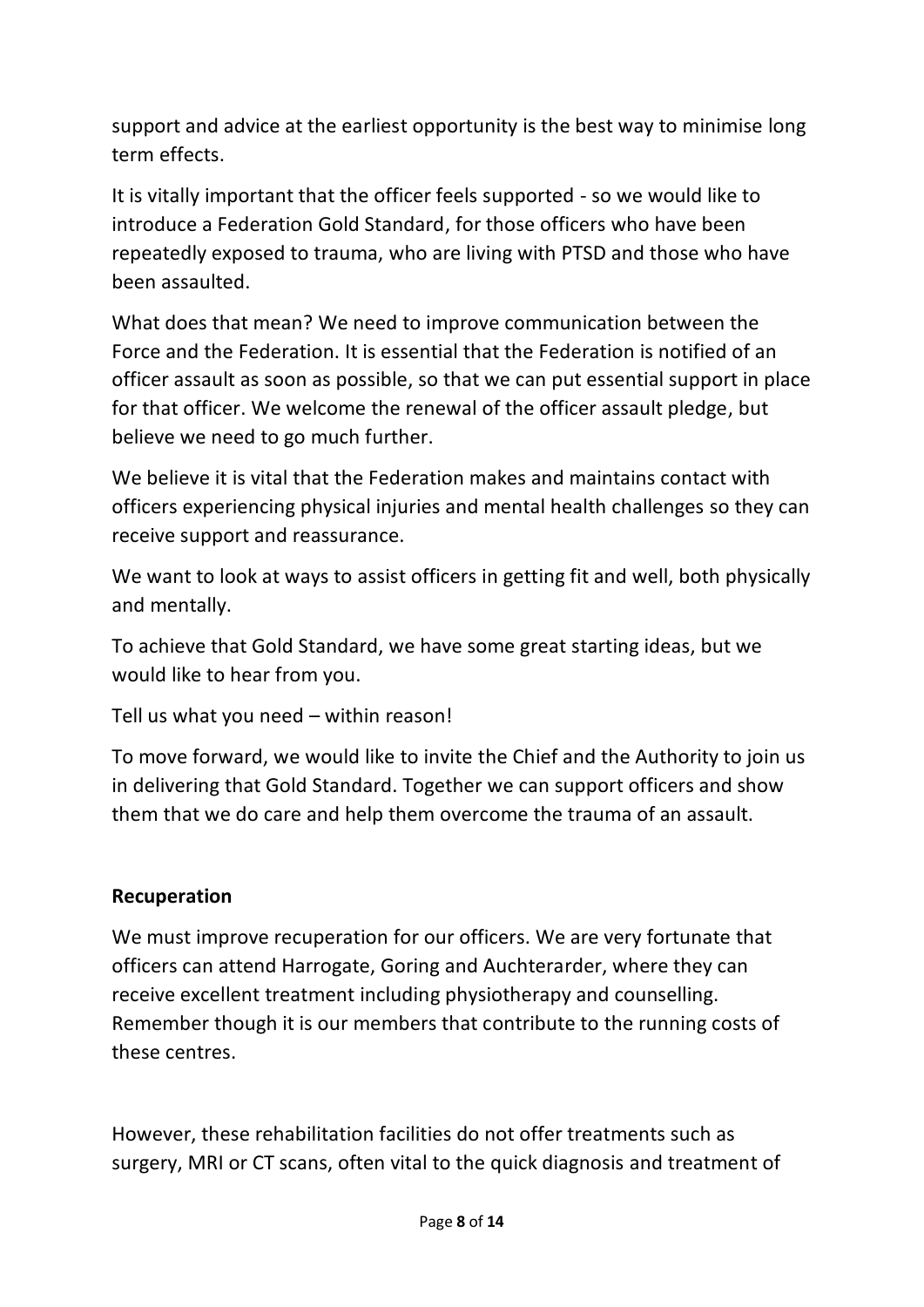injury. Most officers are reliant on the already overstretched and burdened NHS, leading to long waits for appointments. The pandemic has intensified that problem and the reality is that long waiting times mean delays in the officer returning to work.

Regrettably, that means it is not only the officers and their families who suffer, but also the travelling public as there are less officers on duty keeping them safe.

# **Private Health Insurance**

We are in a unique position to Home Office forces in that the Force can make its own policy.

So why, for once, don't you change it for the benefit of our members?

We are asking the Force and the Authority to explore with us the possibility of introducing a private health insurance for our officers. We are not asking for a policy that covers every condition, simply one that would cover officers assaulted or injured in the course of their duty. It should be possible to keep costs low for such a limited policy.

Anything that gets injured officers back to work quicker is a SAVING not an expense.

We are delighted that our new Chief has already said she will explore this option with us and we look forward to assisting her to deliver a new optimism to those officers who are injured whilst simply just doing their job.

# **Counter-Terrorism**

In 2019, I mentioned the inequality in the funding of counter terrorism. We have tried to carry out some research into other forces' CT capabilities and strategies, but there is a natural reluctance to share that information. What is clear is that there is a programme of regional funding for Counter Terrorism policing totalling some £800 million. A colleague in the Met told me that around 16% of the Met's budget is spent on counter-terrorism. As the national lead on CT that is only to be expected.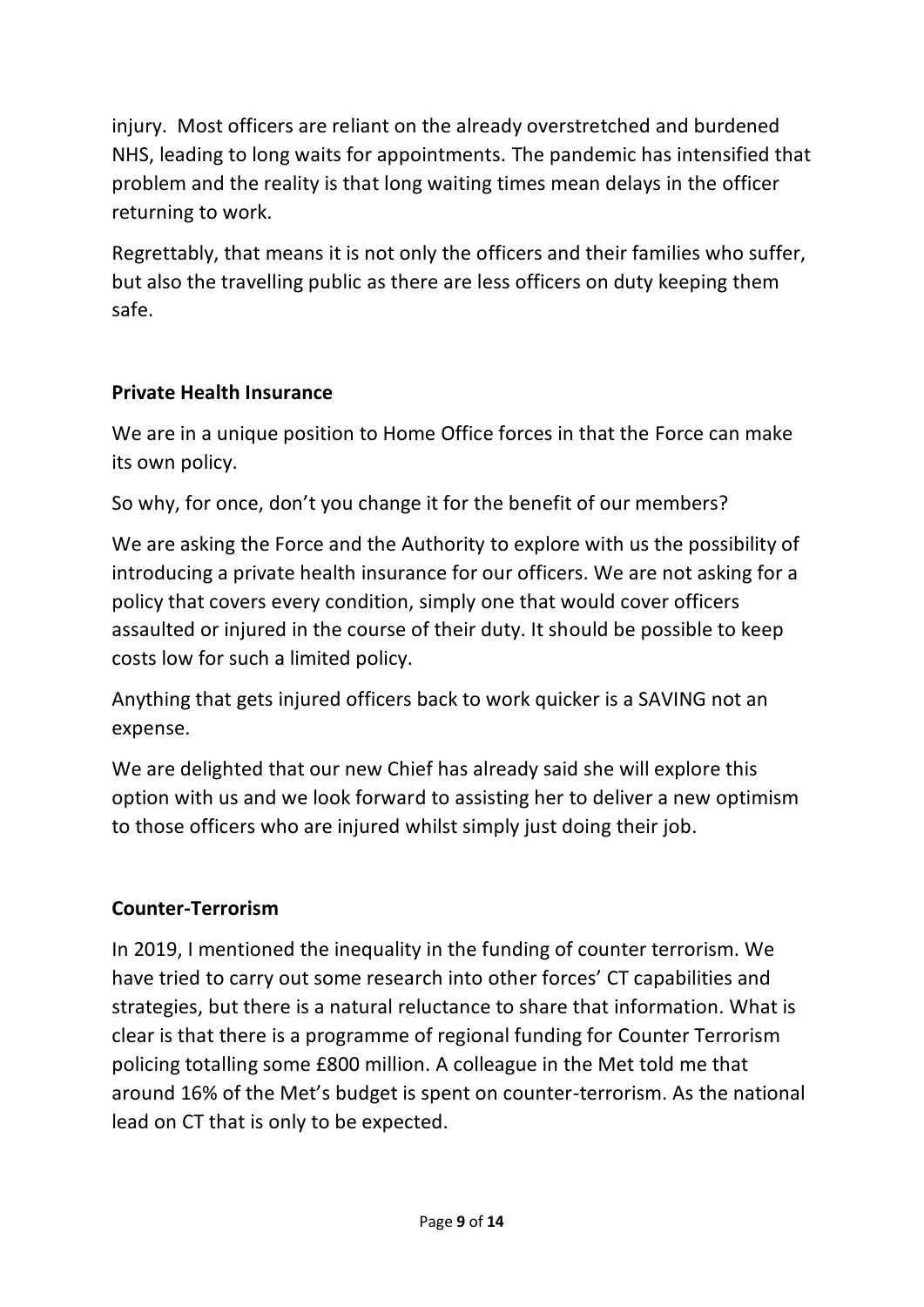What I can tell you is that apart from the Met, no force in the country has been involved in dealing with more terrorist attacks than the BTP and its officers on and off duty.

Everyone knows that transport is a prime target for terrorists. Railway stations are no longer grey places with a newsagent tucked in a corner. They are vibrant communities with a permanent as well as transient population.

The people of the UK have the right to go about their business safely.

Commuters have the right to feel safe as they travel to and from work.

Families have the right to feel safe as they travel.

It is our job to keep them safe

If we are to achieve this, then BTP MUST have a counter terrorism capability, both in prevention and detection. It cannot be right that the Force responsible for policing Britain's critical infrastructure receives no additional government money for counter terrorism. This MUST change.

Funding must come from the government. They should not expect the rail companies to pay extra for our counter terrorism capability or to expect the Chief to make cuts in mainstream policing to cover the extra costs. It is totally unacceptable.

The government must recognise that BTP is at the front line of counterterrorism. We are uniquely experienced at policing what is a likely target for terrorists and one which enables those intent on causing harm and destruction to travel across the country.

It is the responsibility of government to keep its citizens safe.

I am not asking the government to fund the BTP Counter Terrorism capability. I am demanding it.

#### **WILLIAMS-SHAPPS PLAN**

Staying with matters of this Government, many of us will be aware of the recent publication of the Williams-Shapps plan.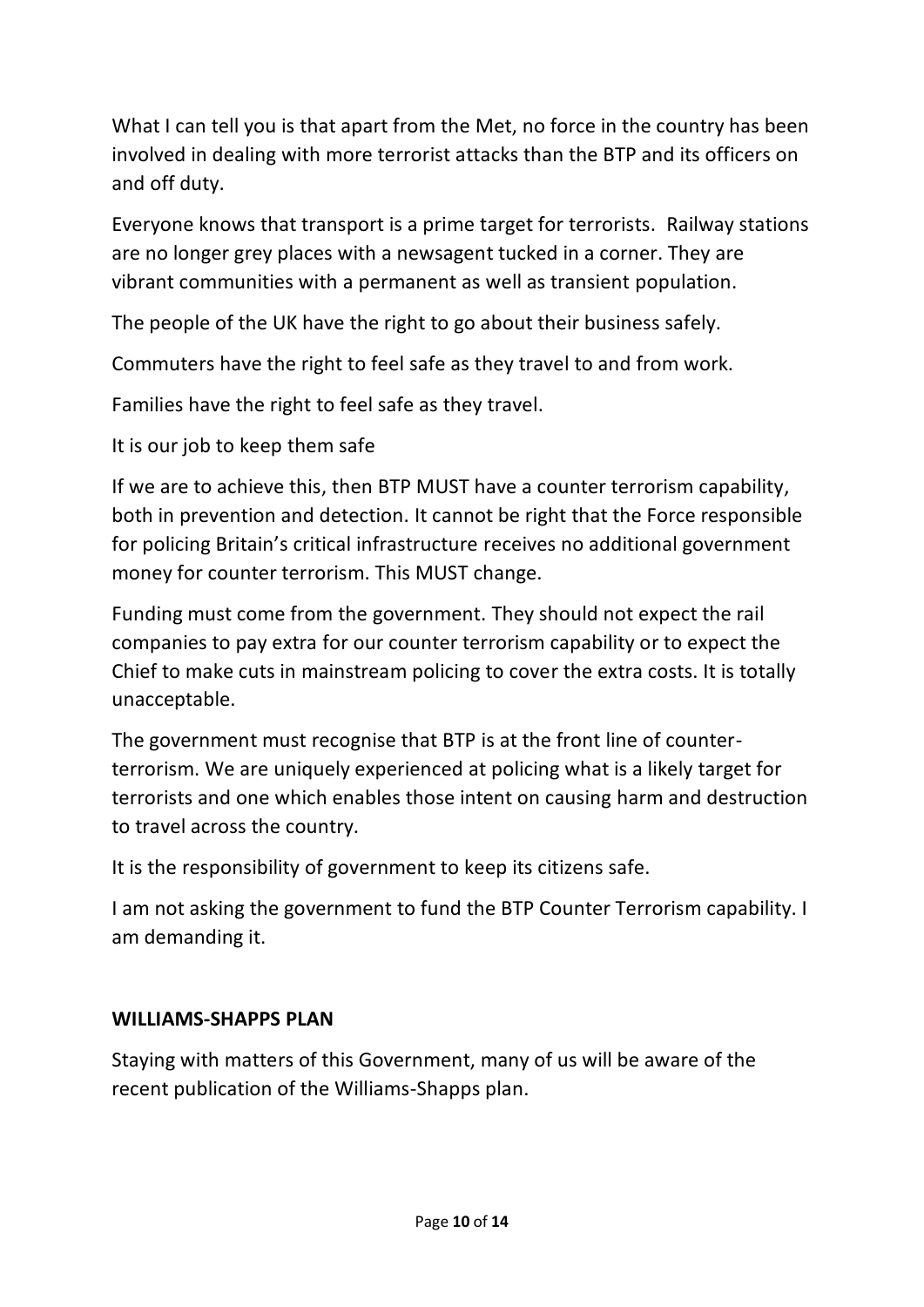The proposals contained in the paper, if fully accepted, will mean the establishment of a new national integrated rail service to take rail travel into the future. Such developments will also mean new challenges for the BTP.

It is likely it will mean further development of rail stations. Many mainline stations occupy prime real estate. It is inevitable that any future rail company would want to maximise returns from this prime property.

Shopping centres, restaurants, entertainment venues and hotels are likely to be built, bringing their own policing needs - shoplifters, card fraud, a nighttime economy and all the challenges that go with it.

As we look to the future, BTP will have to change, modernise and grow. We will have to be ready for the change, more passengers, perhaps less staff on trains and platforms. BTP will have to be prepared with sufficient numbers, training and expertise.

Dealing with one railway company rather than several should have its advantages, but we must be included in any consultation process.

We can only meet new challenges if there is a mechanism which guarantees sufficient funding so that there continues to be a professional, efficient and equipped police service.

So I say to the government, we are the Force to meet the future needs of the railway.

It is our knowledge, our experience, our specialism and our dedication that will make this happen.

# **BTP FEDERATION**

After 100 years it is perhaps an appropriate time not just to reflect back but most importantly to look forward.

# **Specials**

We have already introduced Specials' membership of our Federation because we acknowledge their dedication and felt it only right and proper that they should have access to Federation benefits alongside their full-time colleagues.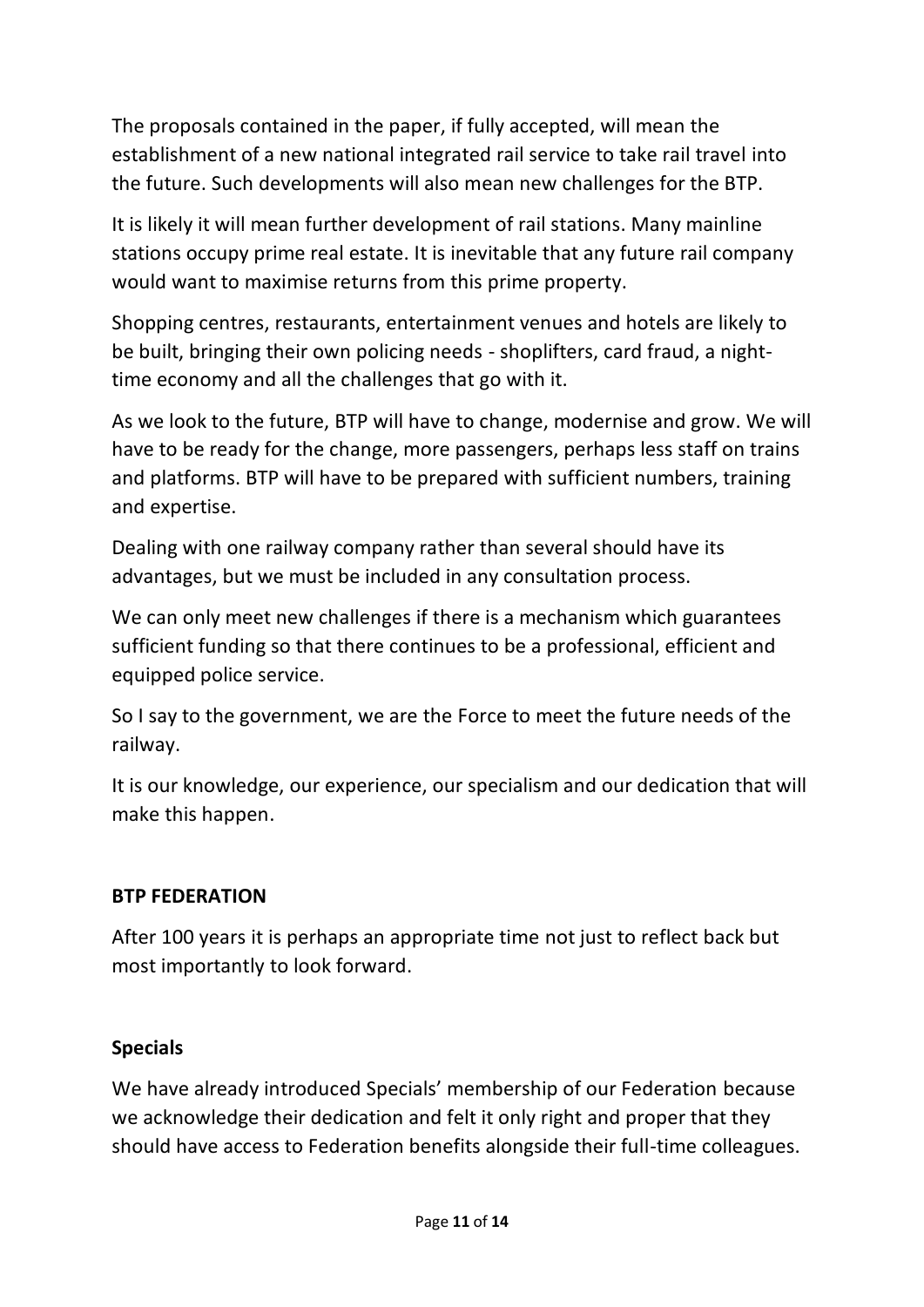# **Rights and Regulations**

We have long been asking for a Compendium of Regulations to be available to all officers, so that they clearly know their rights and responsibilities.

We are pleased that at long last the Compendium is ready and will be available to all our officers very soon.

## **Review**

How do we move forward?

We must ensure we are in the best possible position to represent and support our officers. We have been working with the Force in support of their diversity, inclusion and equality goals and we must apply those same principles to our own organisation.

It is important that the Federation reflects the officers it represents. We want to give ALL of our members the best possible service which in turn will enable them to deliver the best possible service to the public.

We are listening to our membership to ensure that we can provide officers with the tools they need to do their job with the reassurance that, should they ever need our support, they are backed by an efficient professional Federation.

Therefore, today at conference we had a debate and our delegates have agreed that the way forward is to set up an independent panel to look at our practices; our communication; our policies and our legal services to ensure that we are accessible to all of you, the members.

The independent review panel will consist of people with a background in policing, federation work, diversity and IT.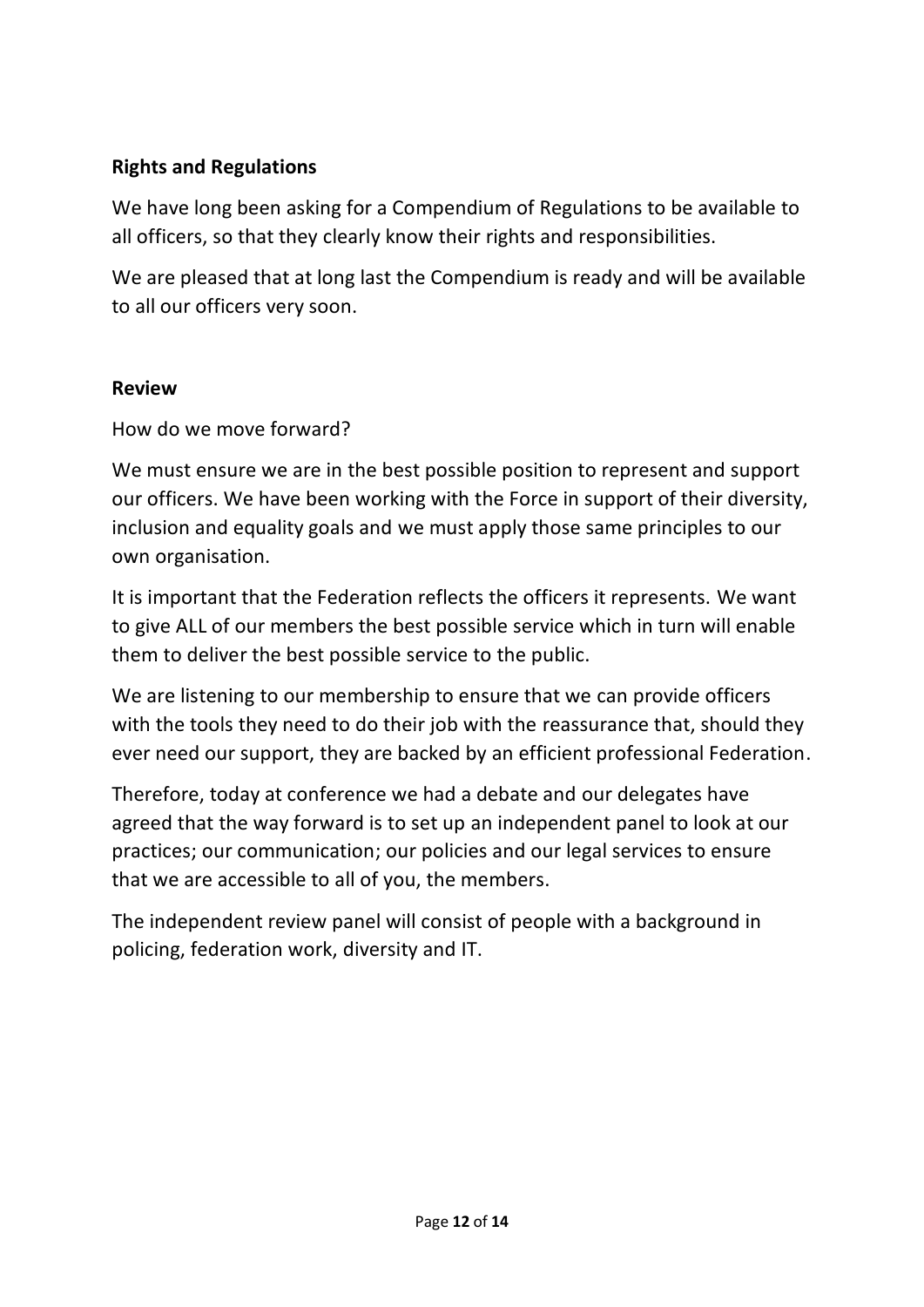We will ask them to look at several themes:

- Efficiency
- Equality and Diversity
- Productivity
- Resourcing
- Accountability
- Trust and Legitimacy

We hope the independent panel will make recommendations that will make us more efficient, more inclusive and better prepared to go forward into the future.

## **Fed Reps**

We also want to hear from you the Fed reps. You know the workings of the BTP Federation better than anybody. If you have any suggestions as to how we can improve the quality of our service, please let us know. We are very happy to listen to any constructive ideas.

#### **Conclusion**

Looking to the future we do have a want list.

We want a Federation that can go forward into the next 100 years. It must be fit for purpose and ready to support our dedicated officers.

We want our officers to get the right equipment and protection.

We want fair but firm deterrents for those who flagrantly disregard the law and assault officers.

We want the appropriate support for officers who are assaulted and the reassurance that the Force and the Authority will care and help their recuperation.

And we want a government that supports those who run towards danger to protect society.

On behalf of our members, I simply say "Is that too much to ask for?"